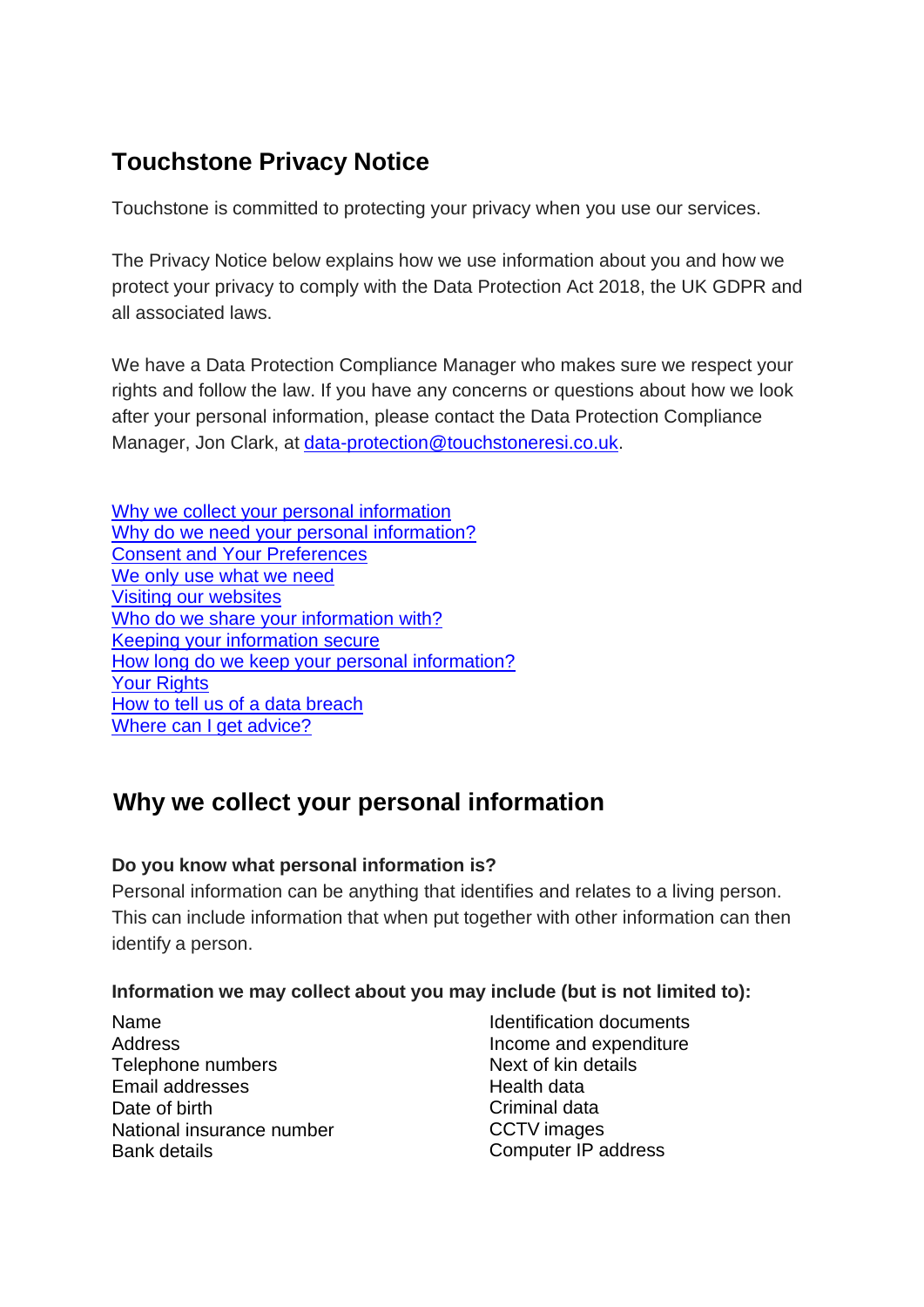We may also collect personal information from others with whom you live or receive service from us – this may include:

Family and household members Friends and visitors Members of public Referees

**Guarantors Representatives Enquirers** 

#### **Did you know that some of your personal information might be classified as 'special'?**

Some information is 'special' and needs more protection due to its sensitivity. It's often information you would not want widely known and is very personal to you. This is likely to include anything that can reveal information relating to your:

Sexuality and sexual health Religious or philosophical beliefs **Ethnicity** Physical or mental health

Trade union membership Political opinion Genetic/biometric data Criminal history

We will only collect this type of information if it is necessary to your contract so that we can provide the right services to you.

We may at times need to share this information but we will only do this if we have your consent or if there are legal requirements for us to do so. We may receive information about you from other data controllers, such as to the police, who might tell us about a crime they are investigating where this impacts on your contract with us or those who live in the same community. If you give us this information about yourself when communicating with us, you do so because you consider it forms part of a legitimate interest for us to hold this information on our records.

If we ask for any sensitive personal data about you, we will always tell you why we need it and ask for your consent to hold it.

## <span id="page-1-0"></span>**Why do we need your personal information?**

We may need to use some information about you to:

- deliver services and support to you;
- manage those services we provide to you;
- service improvement;
- prevention/detection of crime/fraud;
- help investigate any complaints you have about your services;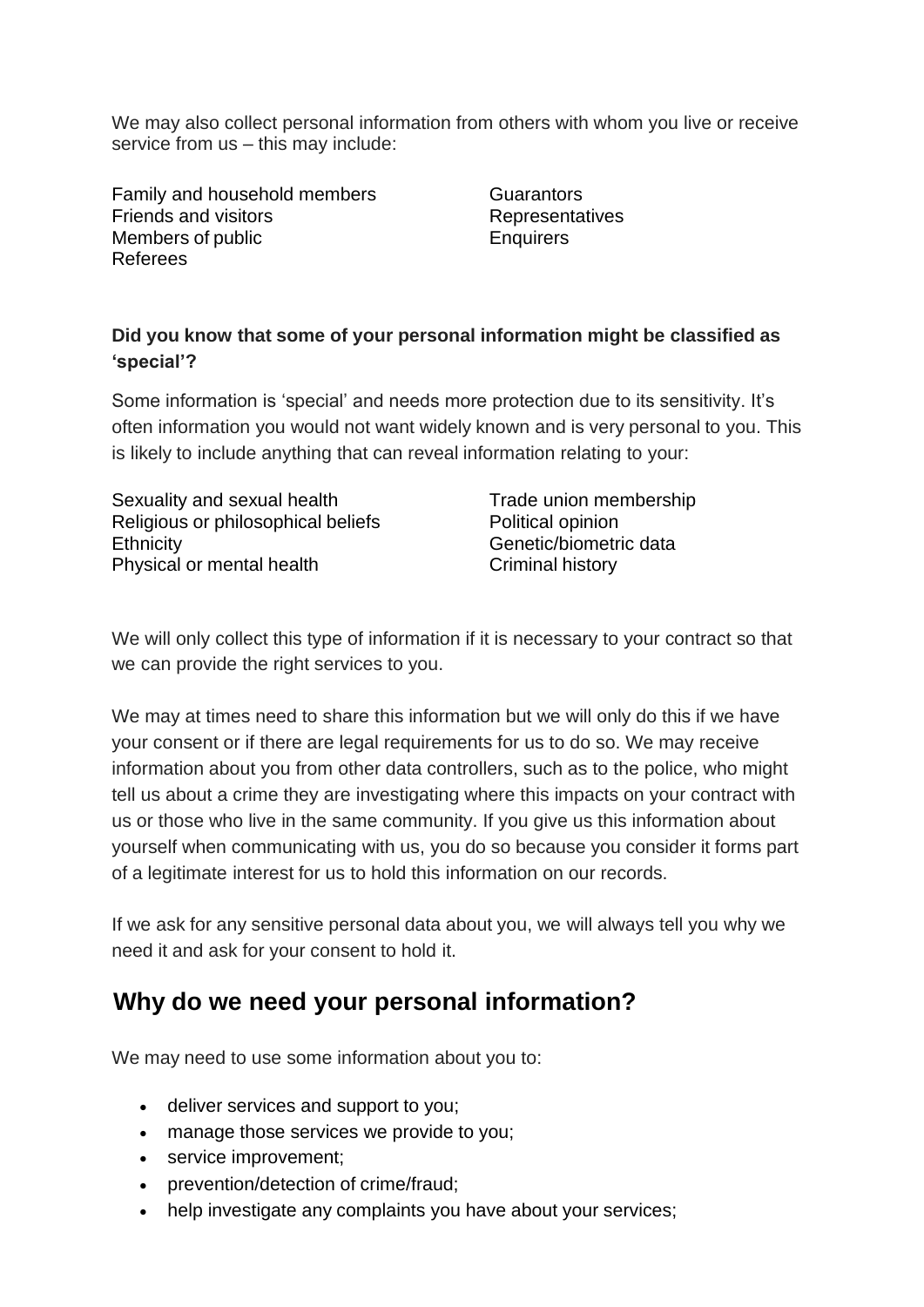- check the quality of services;
- to help with research and planning of new services.

#### **How the law allows us to use your personal information**

There are a number of legal reasons why we need to collect and use your personal information.

Generally we collect and use personal information for the purposes of where:

- you are entering or have entered into a contract with us;
- you, or your legal representative, have given consent;
- it is necessary to protect someone in an emergency;
- it is required by law;
- you have made your information publicly available;
- it is necessary for legal cases;
- it is necessary for archiving, research, or statistical purposes.

### <span id="page-2-0"></span>**Consent and Your Preferences**

We may contact you or send communications to tell you about a service enhancement such as improvements to our online services or to keep you informed on how we are performing. We won't need your consent to communicate with you this way because we have assessed that it forms part of our agreement with you and it is of mutual interest for us to keep you informed and is relevant to your contract with us.

We would like to occasionally send you information on other products and services we offer, and which we think will be of interest to you. We will ask for your consent to communicate this type of information to you and you can remove your consent and ask us to stop at any time.

Touchstone is part of the Places for People Group, one of the largest property and leisure management organisations in the UK. Places for People provides customers with a wide range of products and services, including leisure centre and gym memberships, affordable finance products and retirement services to name just a few. We would like to occasionally send you marketing information on products and services that we think will be of interest to you and we will ask for your consent to do this. We promise to treat your contact details with the utmost care, and to never pass them to companies outside of the Places for People Group.

If we have consent to use your personal information to send you information about other Places for People Group companies products and services, you have the right to remove it at any time. Touchstone provide access for you to update your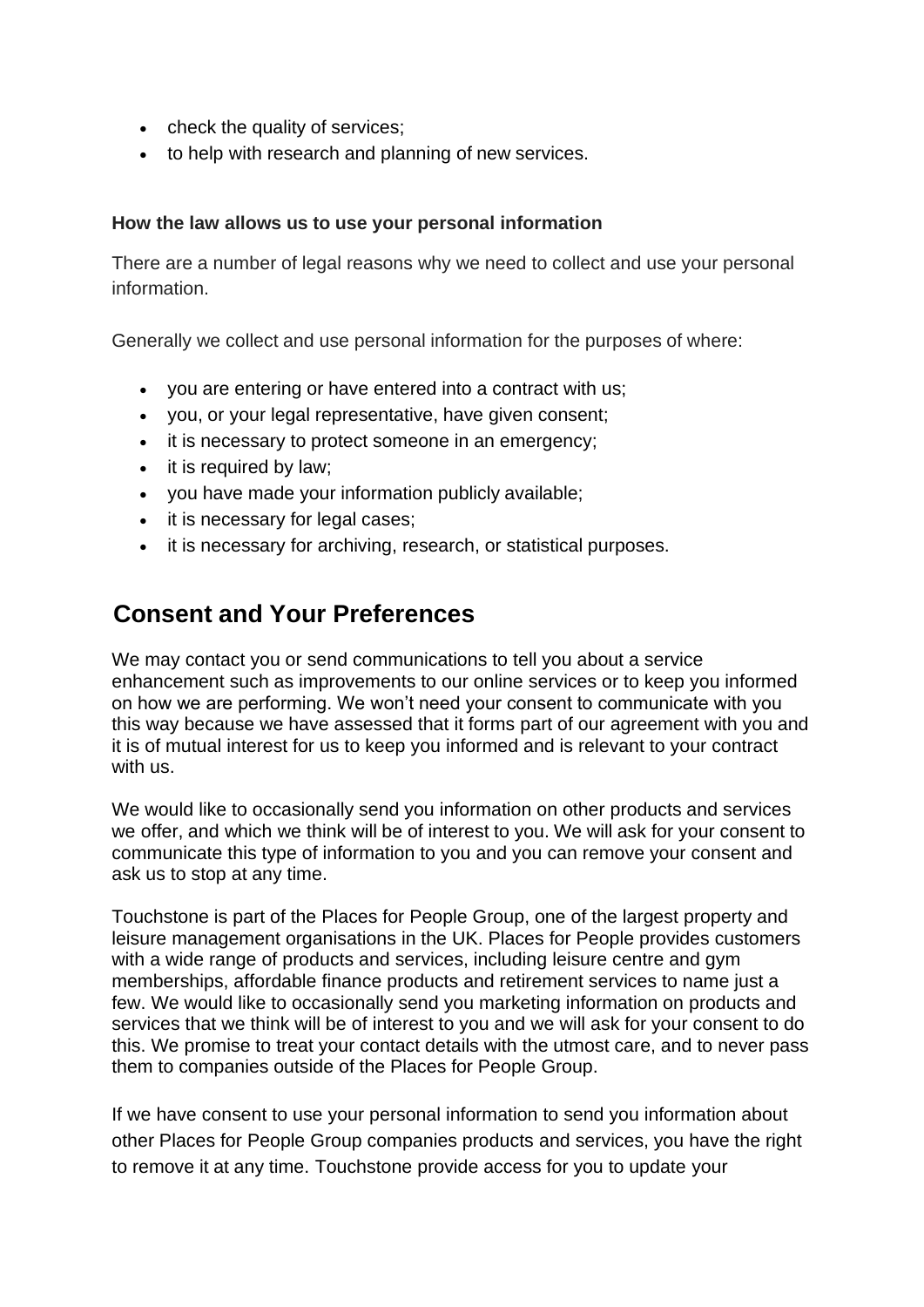consents to marketing, you can do this at any time by logging on to your online account or alternatively email [Marketing.Preferences@touchstoneresi.co.uk.](mailto:Marketing.Preferences@touchstoneresi.co.uk)

If you do not want to sign up for an online account but you want to remove your consent, please contact [Marketing.Preferences@touchstoneresi.co.uk](mailto:Marketing.Preferences@touchstoneresi.co.uk) and tell us which service you are removing your consent for, so we can deal with your request.

## <span id="page-3-0"></span>**We only use what we need**

Where we can, we'll only collect and use personal information if we need it to deliver a service or meet a requirement.

If we don't need personal information we'll either keep you anonymous if we already have it for something else or we won't ask you for it. For example, in a survey we may not need your contact details so we'll only collect your survey responses.

If we use your personal information for research and analysis, we'll keep you anonymous or use a different name unless you've agreed that your personal information can be used for that research.

#### **We won't sell your personal information to anyone else.**

We may share your information with other companies within our group, we will always ask for your consent to do this and you can ask us to stop at any time.

We will always provide an option for updating your marketing preferences on our communications with you.

## <span id="page-3-1"></span>**Visiting our websites**

When you visit one of our websites, we collect standard internet log information for statistical purposes.

- We use cookies to collect information in an anonymous way, including the number of visitors to the site, where visitors have come to the site from and the pages they visited.
- We do not make any attempt to identify visitors to our websites. We do not associate information gathered from our sites with personally identifying information from any source.
- When we collect personal information, for example via an online form, we will explain what we intend to do with it.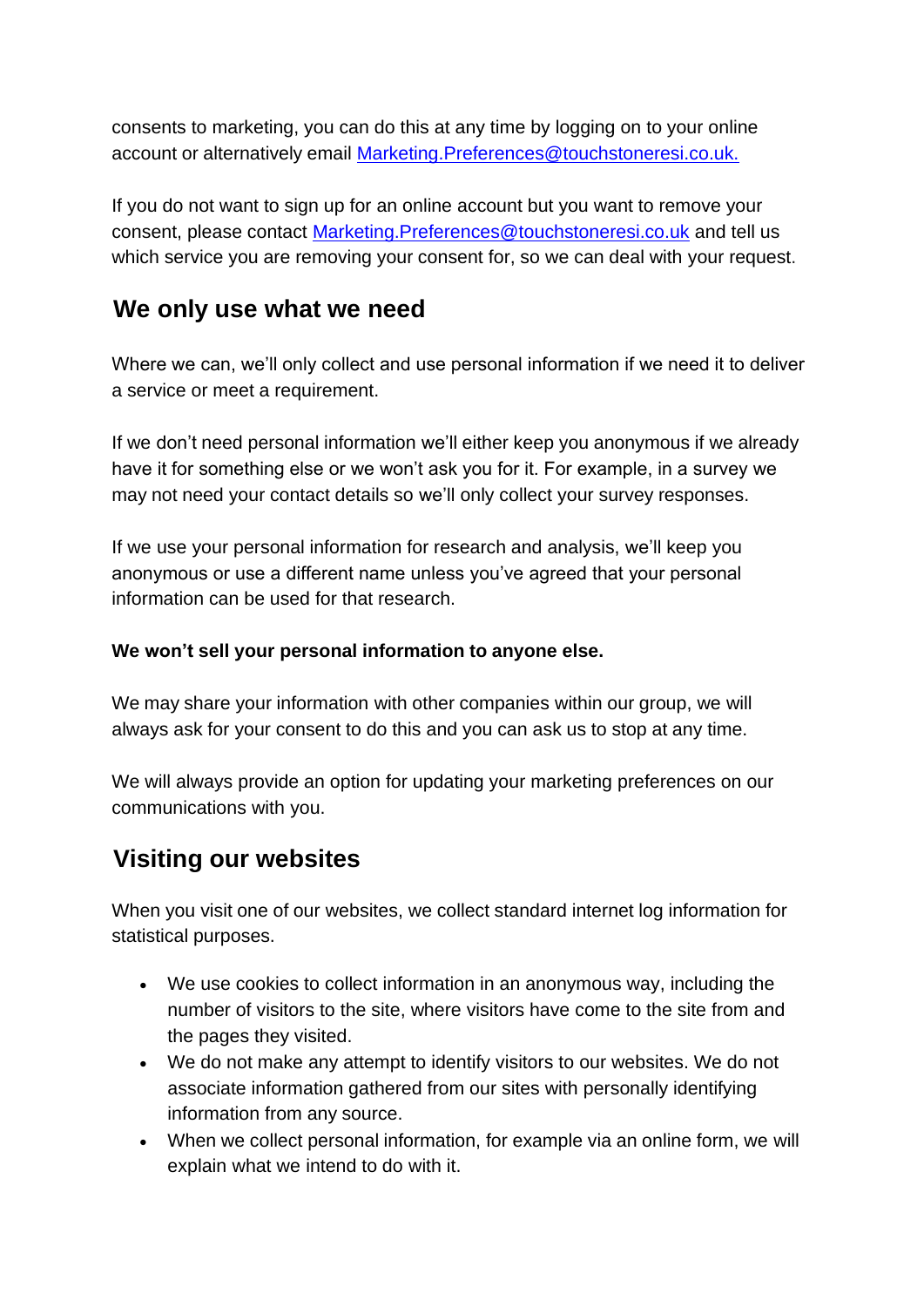Our websites contain links to various third party websites. We are not responsible for the content or privacy practices of any external websites that are linked from our sites.

### **How we use your telephone number and email address**

Text messages and contact via telephone or email provide a direct way to contact and share information with you about the services we can deliver to you. It can also help you receive important messages about your tenancy or which may interest or be a help you to you, such as new online services.

If you provide your telephone number or email address we may keep in contact with you by these methods.

### **Operational SMS/text/email messaging and calls**

If you supply us with your telephone or email contact details, we may use them to call or send you operational text messages.

- Examples of operational text messages might be (but not limited to):
- Confirming a repair and/or a time and date for a repairs contractor to visit;
- Confirming a home visit;
- Rent Account updates, arrears actions;
- Sending a reminder about an appointment;
- Asking you to contact a named person or department;
- Satisfaction surveys.

#### **Sharing your telephone number with third parties**

We may pass your telephone number to third parties so that we can meet our contractual obligations with you. We may also share your telephone numbers if we are required to by law.

We may supply the details to our approved third party contractors who are delivering or performing services on our behalf, and these companies must not use your information for any other purpose. We never share or sell your telephone numbers to telesales/marketing companies.

## <span id="page-4-0"></span>**Who do we share your information with?**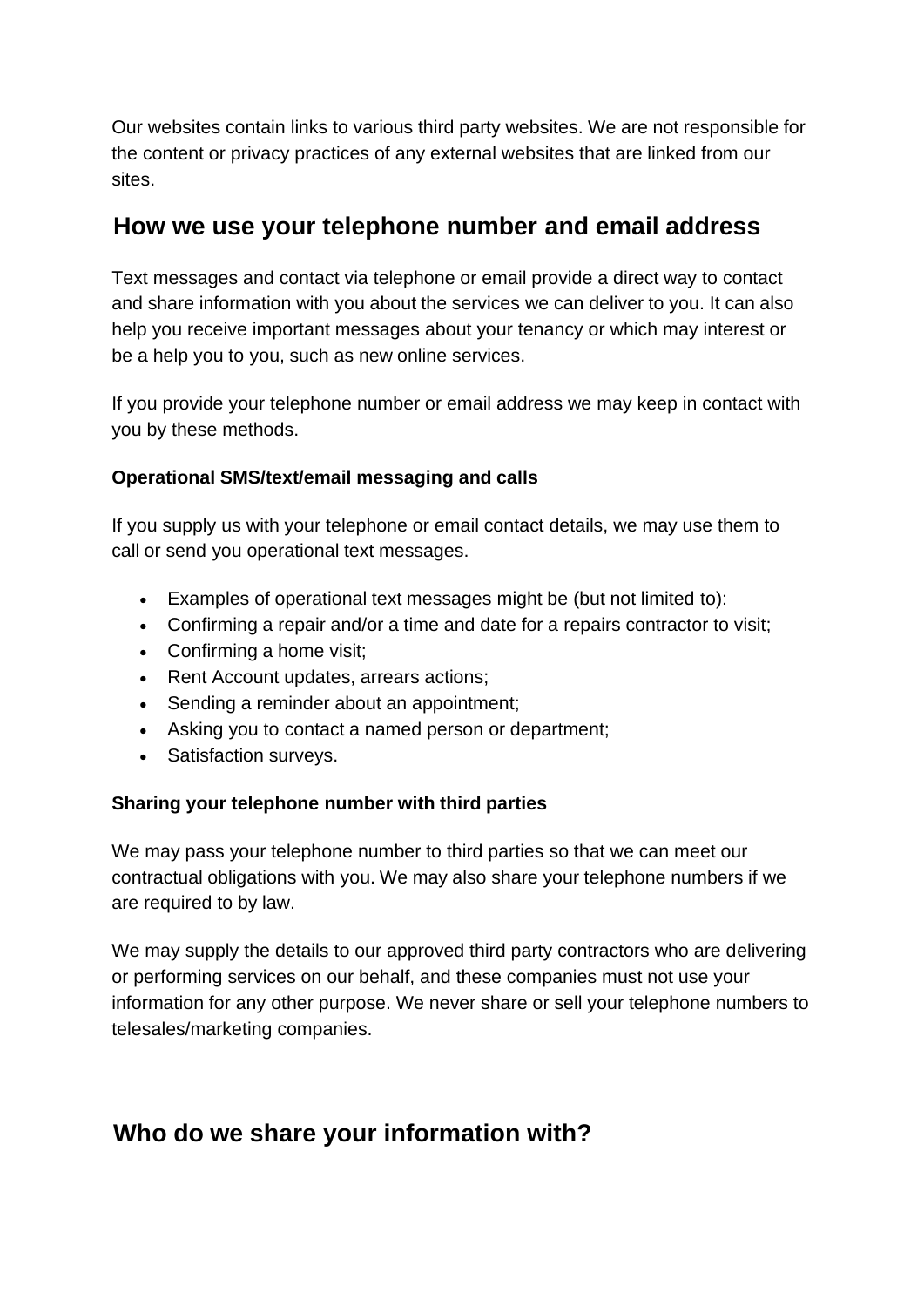We use a range of organisations to either store personal information or help deliver our services to you. Where we have these arrangements there is always an agreement in in place to make sure that the organisation complies with data protection law.

We may enter into partnerships with other organisations such as local authorities and the police. For example, we may join a partnership to help prevent and control anti-social behaviour. In order to protect your information, we will enter into a legally binding data sharing agreement with partner organisations before any sharing takes place. It is not always possible for us to tell you that personal information is being shared, for example when we are working with the police or other agencies to help the investigation or detection of a crime as to do so may prejudice that investigation.

We are likely to share your personal information with the following:

#### • **Property Services and Repairs**

Contractors and third supply chain service providers for the purposes of carrying out property related inspections and repairs. Generally we will only share your name, the property address and your contact details so that they can arrange an appointment with you. In some cases we may also share customer service information with them, for example where you have told us that you need longer to answer your door. We may also need to share information where we have recorded there is a potential risk to operatives or other representatives.

#### • **Local Authorities**

We will share your personal information with local authorities usually for the purposes of providing services processed by that local authority such as Universal Credit purposes.

We may also share information with local authorities for the purpose of investigating tenancy fraud or other types of fraud or criminal investigations. You will not have a right be told about this type of sharing because to do so may affect those investigations. However, we will take steps to protect your information and only share what is necessary for those investigations.

#### • **Police**

We may share your personal information with the police for the purposes of preventing or detecting a crime or fraud.

#### • **Safeguarding and Support Agencies**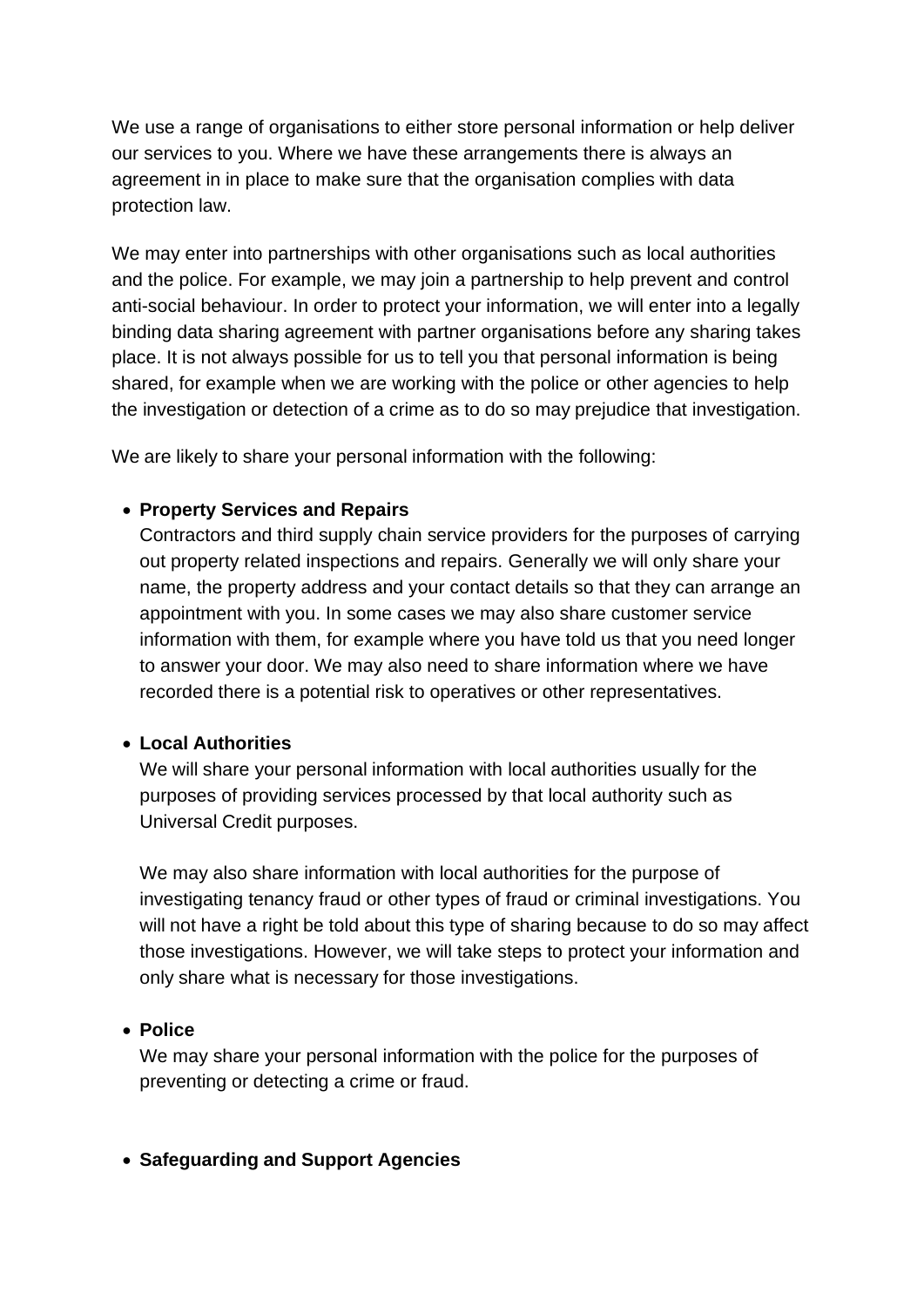We may need to share your personal information with support agencies if we suspect that there may be safeguarding concerns about yourself or those who are your dependent(s). We will not tell you about this beforehand, however, we will take steps to only share that personal information which is necessary for the safeguarding purposes.

#### • **Utility companies and local authorities**

We may need to share your personal information with utility companies [gas, electric, water] and local authorities for the purpose of ensuring utility services and council tax to the property are correctly charged.

#### • **Debt Recovery Agents**

We may share your personal information with debt recovery agents for the purposes of recovering any outstanding charges owed to us.

#### • **Legal Services and Partners**

We may share your personal information with our legal services or solicitors if we are preparing or defending a legal claim.

#### • **Places for People Group companies**

We may share your information with shared service functions within the Places for People Group, such as for the purpose of financial transaction when making payments to us or the Insurance functions if you make a claim. Places for People Group shared services comply with and process personal information within the same privacy standards and procedures.

Where there is a high risk to your personal information, we will complete a privacy assessment before we share personal information to make sure we protect privacy and comply with the law.

Sometimes we have a legal duty to provide personal information to other organisations, this is often because we need to give that data to the police, courts, local authorities or government bodies.

We may also share your personal information when we feel there's a good reason that's more important than protecting your privacy. This doesn't happen often, but we may share your information:

- in order to detect and prevent a crime and fraud; or
- if there are serious risks to the public, our staff or to other professionals;
- safeguarding of vulnerable individuals;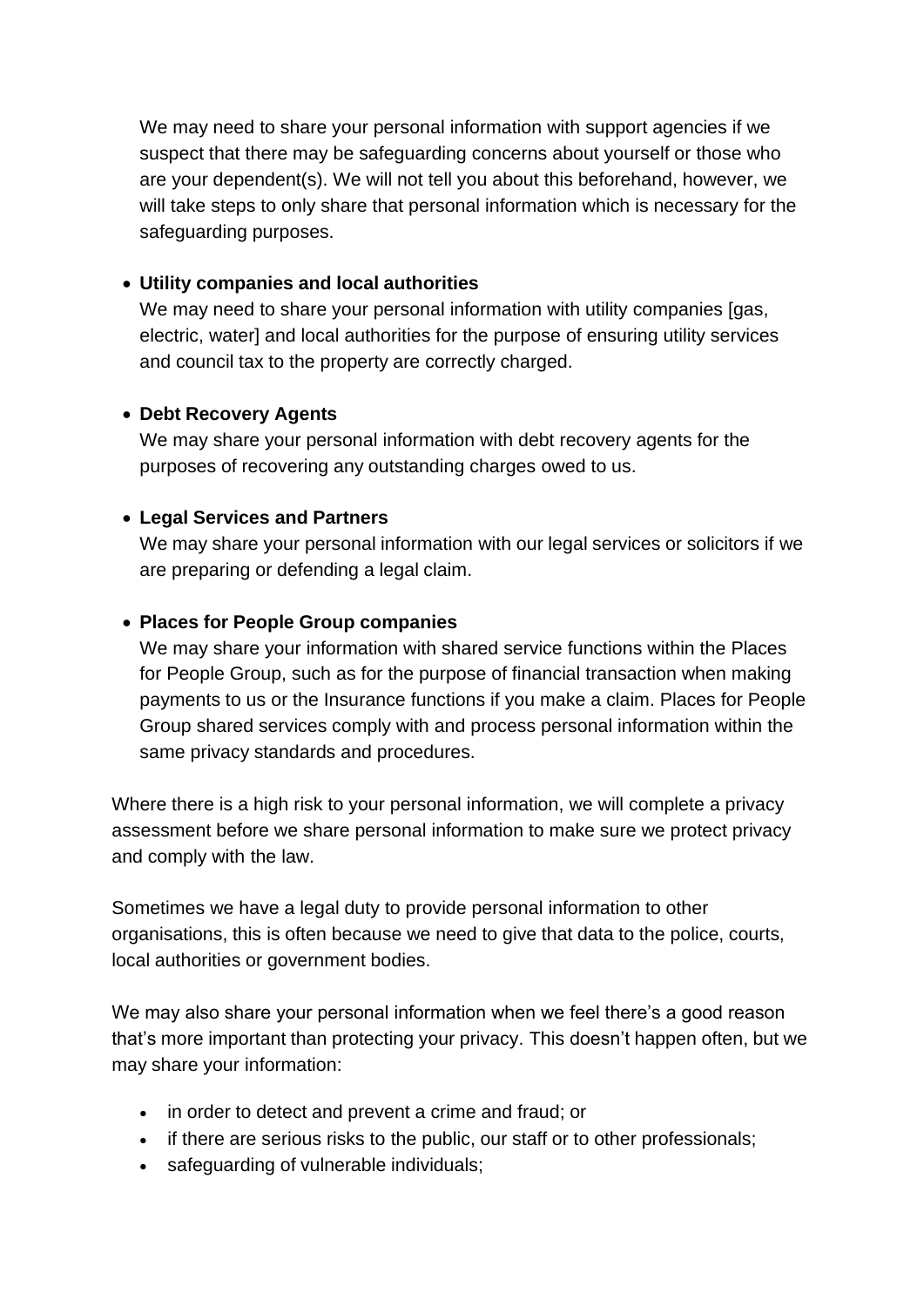• to protect adults who are thought to be at risk, for example if they are frail, confused or cannot understand what is happening to them.

If we're worried about your physical safety or feel we need to take action to protect you from being harmed in other ways, we'll discuss this with you and, if possible, get your permission to tell others about your situation before doing so.

For all of these reasons the risk must be serious before we can override your right to privacy.

We may still share your information if we believe the risk to others is serious enough to do so.

There may also be rare occasions when the risk to others is so great that we need to share information straight away.

If this is the case, we'll make sure that we record what information we share and our reasons for doing so. We'll let you know what we've done and why if we think it is safe to do so and will not cause harm, distress or further risks to you, our staff, other professionals and/or the public.

# <span id="page-7-0"></span>**Keeping your information secure**

We store personal information both electronically and in paper form.

We implement security policies, processes and technical security solutions to protect the personal information we hold from:

- Unauthorised access;
- Improper use or disclosure;
- Unauthorised modification;
- Unlawful destruction or accidental loss.

We'll do what we can to make sure we hold records about you (on paper and electronically) in a secure way, and we'll only make them available to those who have a right to see them. Examples of our security include:

Encryption, meaning that information is hidden so that it cannot be read without special knowledge (such as a password). This is done with a secret code or what's called a 'cypher'. The hidden information is said to then be 'encrypted';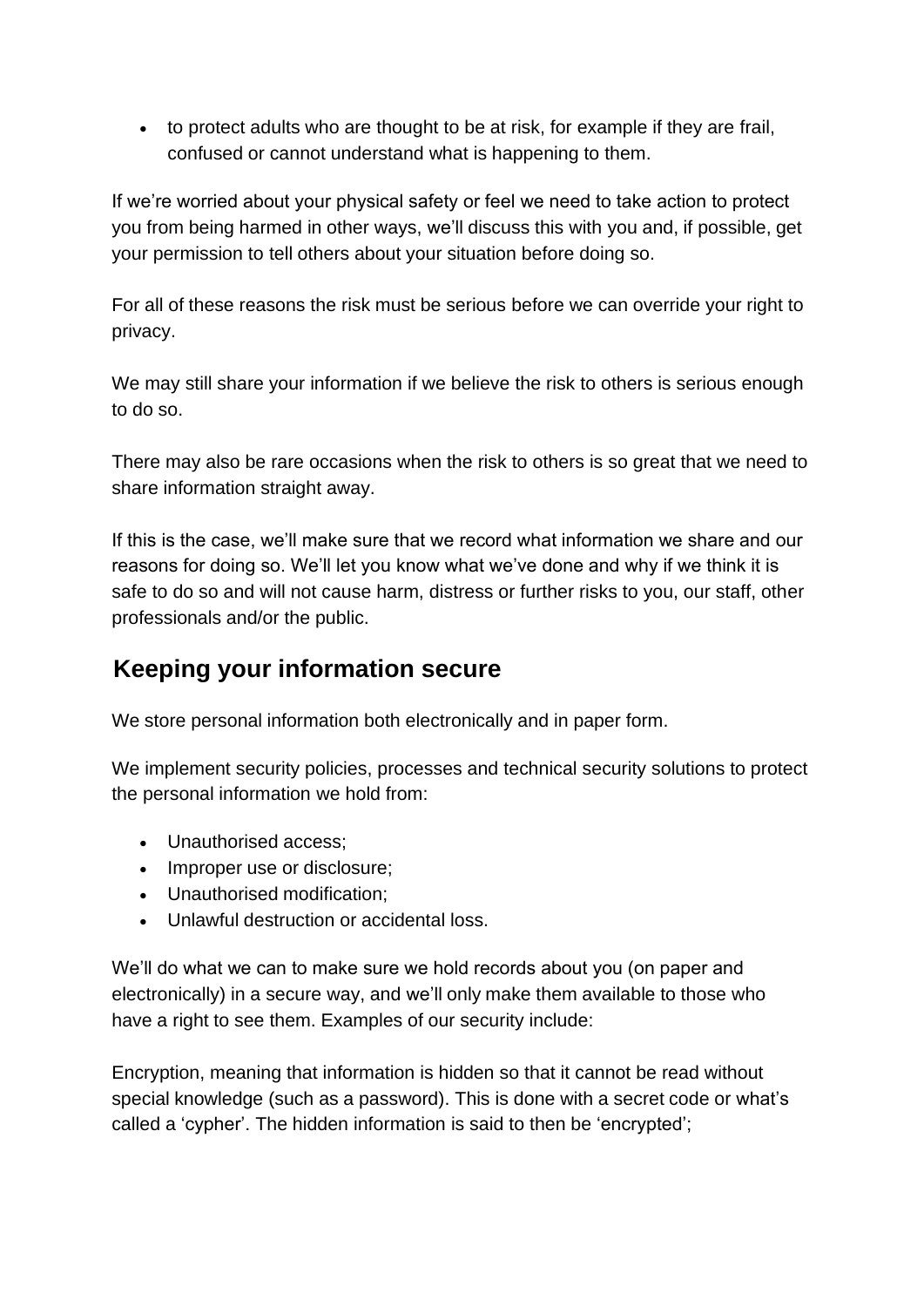- Pseudonymisation, meaning that we'll use a different name so we can hide parts of your personal information from view. This means that someone outside of the Places for People Group could work on your information for us without ever knowing it was yours;
- Controlling access to systems and networks allows us to stop people who are not allowed to view your personal information from getting access to it;
- Training for our staff allows us to make them aware of how to handle information and how and when to report when something goes wrong;
- Regular testing of our technology and ways of working including keeping up to date on the latest security updates (commonly called patches).

When you contact us, we may ask you to provide us with some information so that we can confirm your identity. If other people (e.g. family members, support workers, solicitors) act on your behalf we will take steps to ensure that you have agreed for them to do so. This may include asking them to provide us with supporting information to indicate your consent. We do this to protect you and to make sure that other people cannot find things out about you that they are not entitled to know.

Employees and third parties who have access to, or are associated with the processing of, your personal information are obliged to make reasonable efforts to safeguard it.

### **Where in the world is your information?**

The majority of personal information is stored on systems in the UK. But there may be some occasions, as our technology services progress, where your information may leave the UK either in order to get to another organisation or if it's stored in a system outside of the EU.

We will always have additional protections on your information if it leaves the UK ranging from secure ways of transferring data to ensuring we have a robust contract in place with that third party.

We'll take all practical steps to make sure your personal information is not sent to a country that is not seen as 'safe' either by the UK or EU Governments.

### <span id="page-8-0"></span>**How long do we keep your personal information?**

There's often a legal or a contractual reason for keeping your personal information for a set period of time. We will keep your information for the duration of providing a service or product to you under the terms of a contract, such as your tenancy agreement. When your contract has ended we will keep your personal data for a set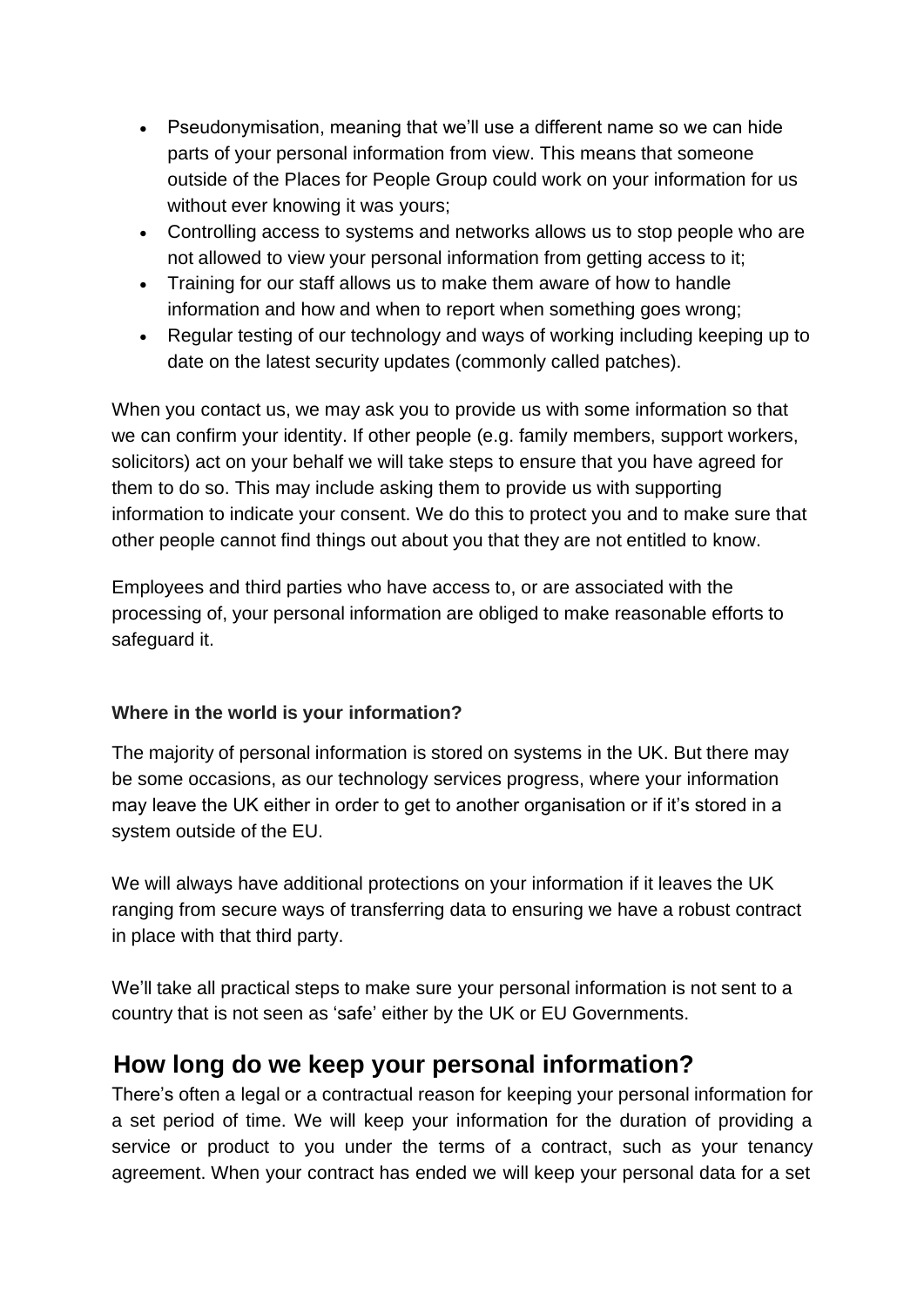time for auditing and reporting purposes and for legitimate interest purposes, after that time we will either anonymise or destroy your information.

You can ask us for a copy of our retention periods by contacting us at data[protection@touchstoneresi.co.uk.](mailto:protection@touchstoneresi.co.uk)

# <span id="page-9-0"></span>**Your Rights**

The law gives you a number of rights to control what personal information is used by us and how it is used by us.

### **You can ask for access to the information we hold on you**

You have the right to ask for the information we have about you. When we receive a request from you in writing, we must give you access to what personal information we've recorded about you.

However, we can't let you see any parts of a record which contain:

- Confidential information about other people; or
- May be held in preparation to defend legal claims.

This applies to personal information that is in both paper and electronic records. If you ask us, we'll also let others see your record (except if one of the points above applies).

A request for personal information can be made via email or in writing. This is known as a subject access request. In order to make a subject access request you will need to provide the following information:

- your name;
- your address;
- proof of identity and signature;
- enough information to identify your records.

What types of documents could I submit as proof of ID?

- Copy passport with signature (please remove your passport number);
- Copy driving license picture with signature (please remove your driver number);
- Copy of signed tenancy or contract with us.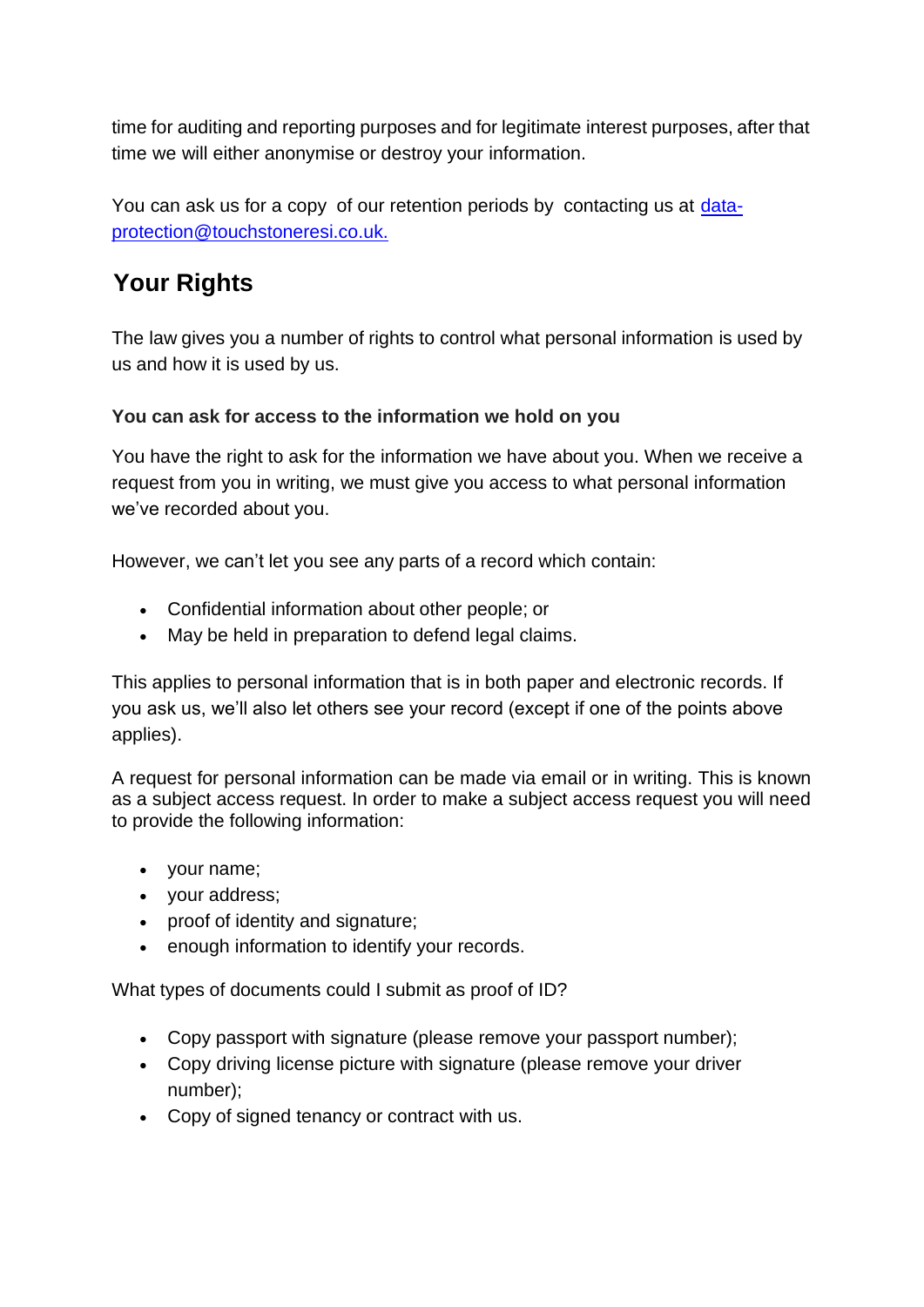You can write to us at the following address:

**Touchstone** Data Protection Compliance Manager 2 Crescent Office Park Clarks Way **Bath** BA2 2AF

Alternatively email us at [data.protection@placesforpeople.co.uk.](mailto:data.protection@placesforpeople.co.uk) (Please ensure you attach your identity documents with the document reference numbers removed).

We will not start your subject access request until we are satisfied that you have provided us with enough information for us to identify you.

Once you have made a request you will receive an acknowledgement and your request should be answered within one month. In certain circumstances, we are allowed to take longer but we will tell you if we feel we may need longer without undue delay from when we receive your request.

If you can't ask for your records in writing, we'll make sure there are other ways that you can. If you have any queries about access to your information, please contact Jon Clark on 01225 838490

#### **You can ask to change information you think is inaccurate**

You should let us know if you disagree with something we may have recorded about you.

We may not always be able to change or remove that information but we'll correct factual inaccuracies and may include your comments in the record to show that you disagree with it.

Please contact us at [data-protection@touchstoneresi.co.uk](mailto:data-protection@touchstoneresi.co.uk) if you would like to request a change to the data we hold.

#### **You can ask to delete information (right to erasure)**

In some circumstances you can ask for your personal information to be deleted, for example:

• Where your personal information is no longer needed for the reason why it was collected in the first place;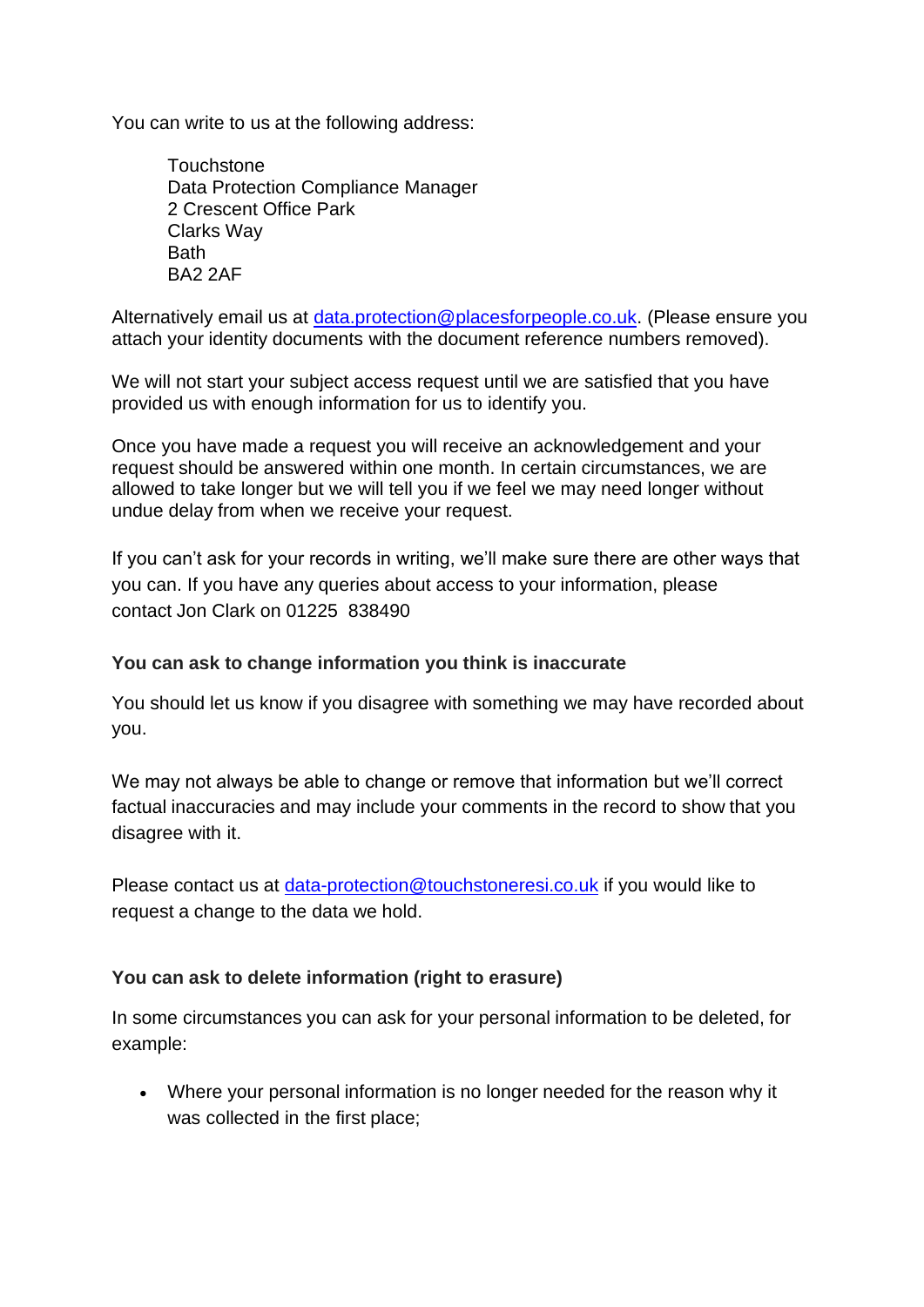- Where you have removed your consent for us to use your information (where there is no other legal reason us to use it);
- Where there is no legal reason for the use of your information;
- Where deleting the information is a legal requirement.

Where your personal information has been shared with others, we'll do what we can to make sure those using your personal information comply with your request for erasure.

Please note that we can't delete your information where:

- we're required to have it by law;
- it is for historical research, or statistical purposes where it would make information unusable;
- it is necessary for legal claims.

#### **You can ask to limit what we use your personal data for**

You have the right to ask us to restrict what we use your personal information for where:

- you have identified inaccurate personal information, and have told us of it;
- where we have no legal reason to use that information but you want us to restrict what we use it for rather than erase the information altogether.

We will assess whether you have a right to a restriction and where restriction of use has been granted, we'll inform you before we carry on using your personal information.

Where possible we'll seek to comply with your request, but we may need to hold or use information because we are required to by law or we have a legal basis to do so, such as a contract.

#### **You can ask to have your information moved to another provider (data portability)**

You have the right to ask for your personal information to be given back to you or another service provider of your choice in a commonly used format. This is called data portability.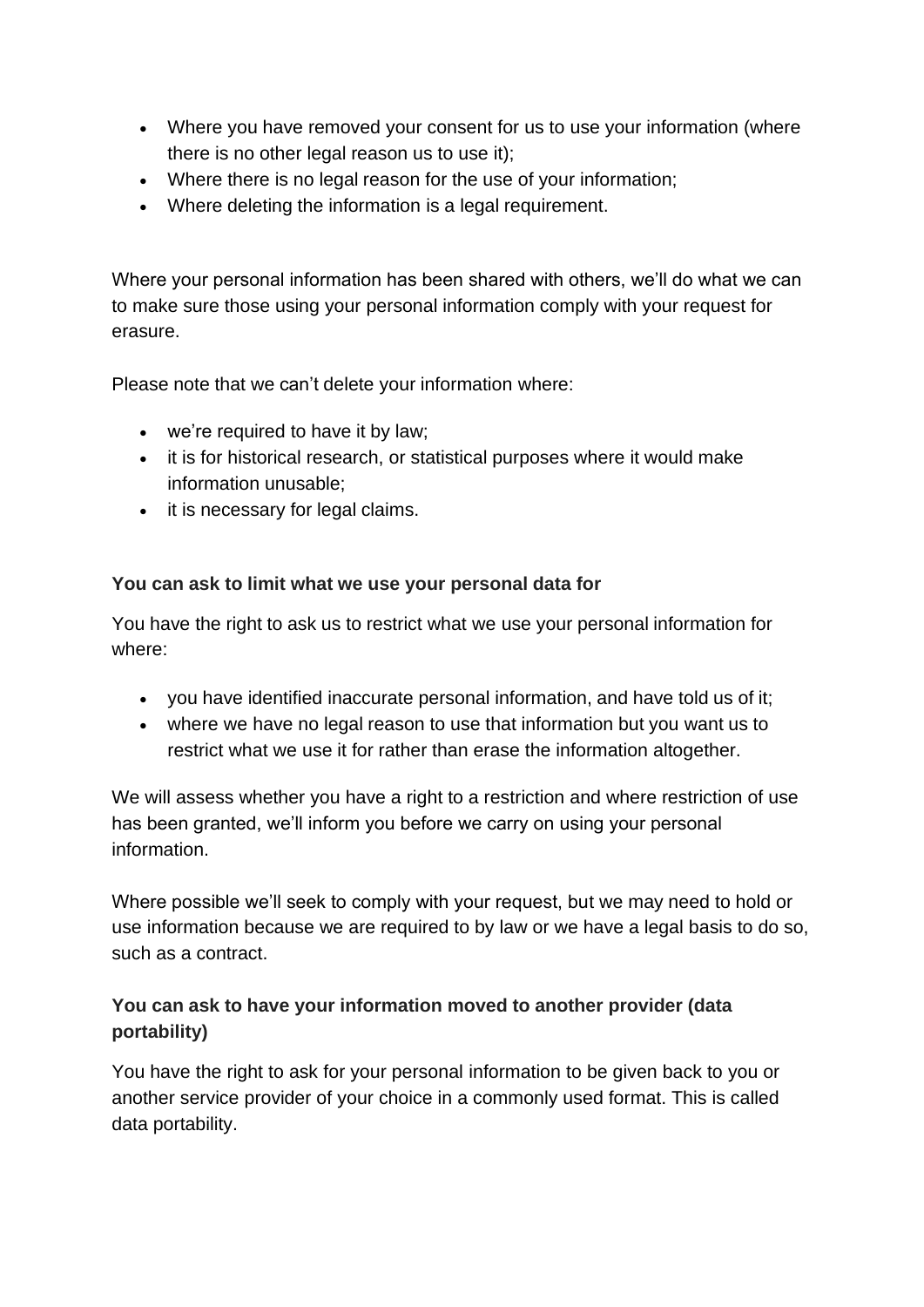However this only applies if we're using your personal information with consent (not where we are processing your personal information for contractual, legitimate interests, legal obligations or vital interests as a legal basis) and if decisions were made by a computer and not a human being.

It's likely that data portability won't apply to most of the services you receive from Touchstone.

### **Right to understand Automated Decisions made about you**

You can ask to have any computer made decisions explained to you, and details of how we may have 'risk profiled' you.

You have the right to question decisions made about you by a computer, unless it's required for any contract you have entered into, required by law, or you've consented to it.

You also have the right to object if you are being 'profiled'. Profiling is where decisions are made about you based on certain things in your personal information, e.g. your health.

If and when your personal information is used to profile you, in order to deliver the most appropriate service to you, you will be informed.

If you have concerns regarding automated decision making, or profiling, please contact the Data Protection Compliance Manager at data[protection@touchstoneresi.co.uk](mailto:protection@touchstoneresi.co.uk) who'll be able to advise you about how we are using your information.

### <span id="page-12-0"></span>**How to tell us of a data breach**

Touchstone and Places for People Group takes responsibility to protect the personal information we hold about those with whom we work seriously. We are accountable for our processing and take necessary technical and operational steps to information security protections.

If you suspect your personal information or that of others may have been at risk of a data protection breach please tell us by using the breach notification link: <https://dataprotection.pfpshare.co.uk/breach/Lists/Breach/NewForm.aspx>